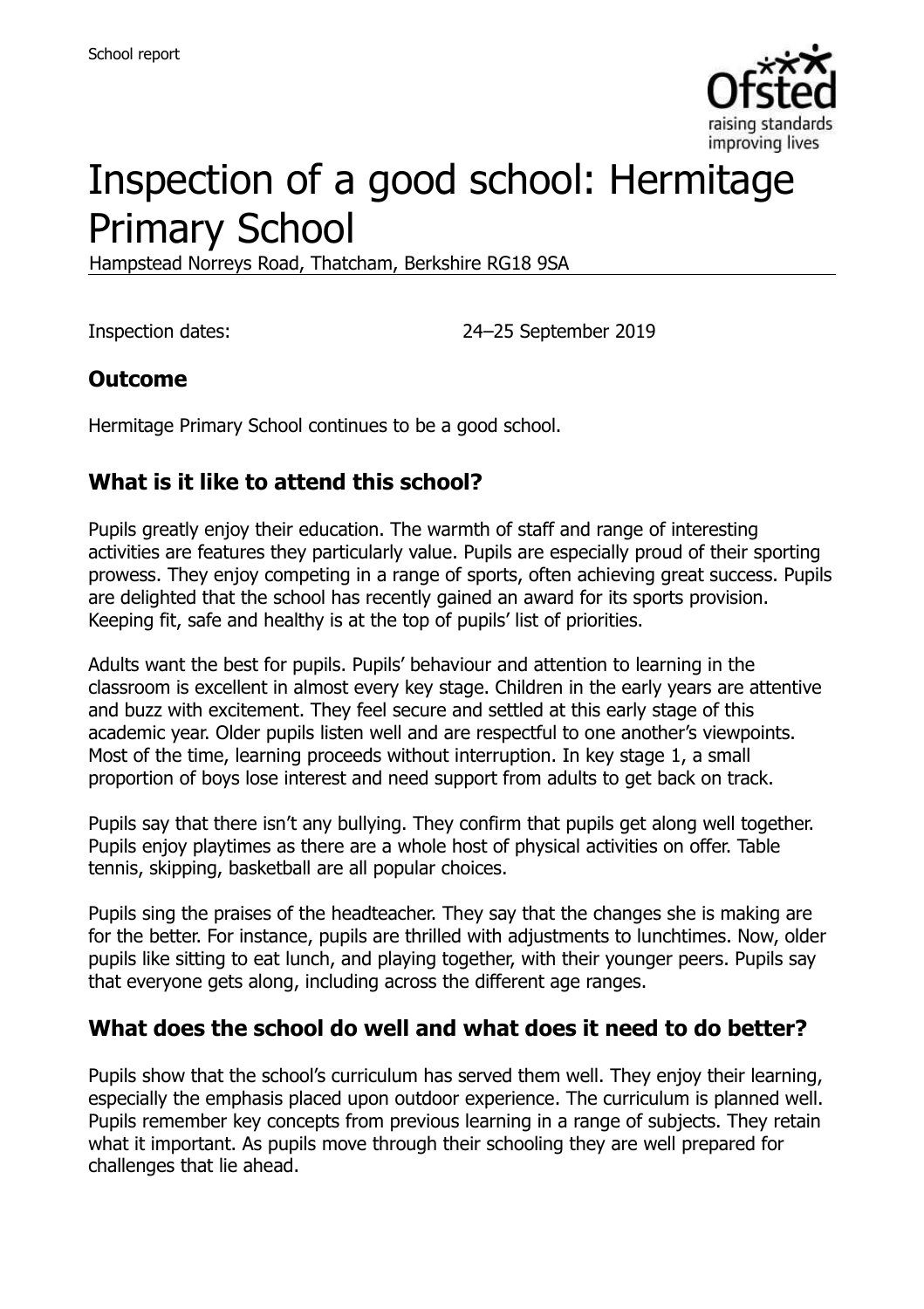

Some thought has gone into how well the curriculum is organised. The school's approach enables pupils to become curious and develop an enquiring mindset. Pupils listen hard and try their best. However, in a few areas, subject-specific knowledge is less well sequenced and emphasised. For instance, pupils' understanding of terms like society, civilisation and monarchy in history are underdeveloped.

Leaders ensure that staff regularly receive useful training. This supports staffs' ongoing development well and complements leaders' school development priorities. Staff keep up to date and are continually honing their skills. In phonics (letters and the sounds they represent), staff who have recently trained pronounce letters and sounds well. They support the very youngest children getting to grips with early reading. In some subjects, outside expertise supports teachers to develop their skills. This is particularly the case in physical education.

Provision for pupils with special educational needs and/or disabilities (SEND) is first-rate. Pupils with SEND experience a full curricular offer. They are well supported by highly skilled teaching assistants. The school's special educational needs coordinator (SENCo) oversees the provision strongly. Top of the list is ensuring that liaison with a variety of external professionals is strong. The SENCo ensures that staff receive regular training. This is because the school works so closely with local authority advisers. Pupils' provision is adapted well so that they can succeed in their learning. These pupils are fully included and achieve well.

The teaching of early reading is secure. Most adults display expert knowledge, modelling sounds clearly. This is exemplified in the early years. Here adults keep a close eye on how well children are progressing. However, when staff have not trained recently, their subject knowledge is less secure. Sometimes key sounds that pupils need to remember are not emphasised strongly. Even so, in much of the school the teaching of early reading is effective. Pupils develop fluency and accuracy, including those who need to catch up.

Pupils are heard to read regularly by a variety of different adults. However, in key stage 2, pupils' experiences of more demanding texts are less well guided by adults. Pupils are yet to develop a self-driven secure love of reading. Consequently, they often make narrow choices, sticking to the same genre or author. Nevertheless, staff are well informed about great books. They are doing all they can to get pupils reading high-quality texts. However, teachers know that their efforts have not reaped the reward they were hoping for. Pupils are yet to truly become bookworms.

The headteacher is very understanding about the pressures that the profession can bring. Leaders adopt a hands-on approach to overseeing staff workload. Adaptations have been made that ensure that teachers are not overloaded with bureaucratic tasks. Proactive steps are in place. These include: a revised approach to marking, an adjusted planning format and a considered approach to reporting to parents. Staff are appreciative of leaders' efforts to managing their workload.

#### **Safeguarding**

The arrangements for safeguarding are effective.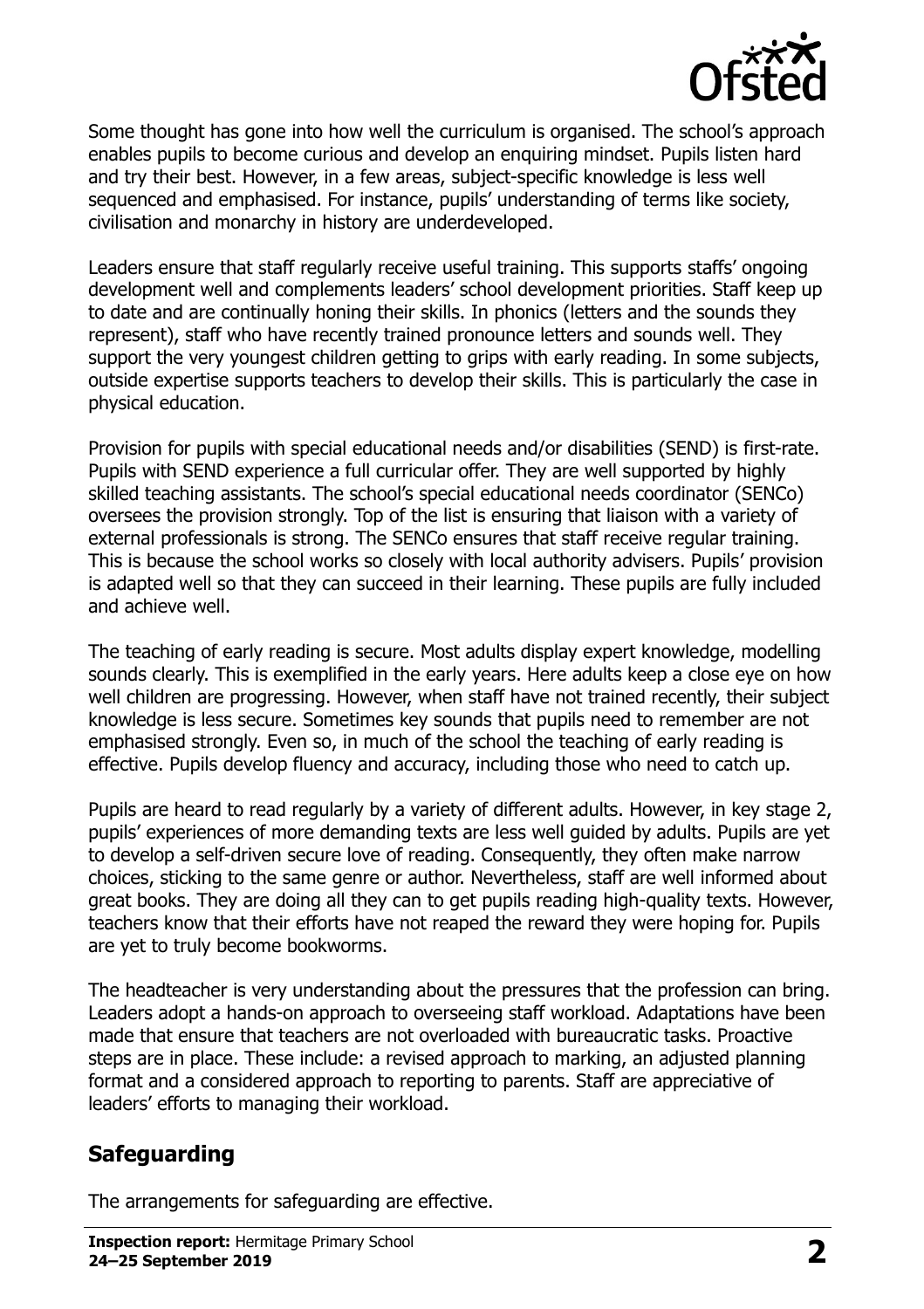

Staff receive thorough training. Adults regularly reflect on the local context and learn from others' experiences. Any concerns are logged carefully and followed up thoroughly. Now and again this means seeking guidance from outside agencies, such as children's social care. Leaders take all concerns seriously and act upon them.

From the start of the day, adults, including those who work in the wraparound care facility, prioritise pupils' well-being. Staff manage pupils' needs well, such as retaining sharp oversight of pupils' medical needs. Pupils are particularly pleased with recent improvements to the school site.

# **What does the school need to do to improve?**

# **(Information for the school and appropriate authority)**

- Pupils in key stage 2 have a limited experience of reading challenging texts. Pupils' fascination with the world of literature is underdeveloped. Staff know that their efforts have not yet ignited pupils' passion for reading widely. Leaders need to ensure that pupils are guided more closely to select and enjoy a wide range of high-quality literature to strengthen pupils' enthusiasm for books.
- **Pupils do not always remember key knowledge associated with the study of history and** geography. This is because teachers are not always clear about which aspects need to be emphasised. Leaders should review the humanities curriculum so that there is greater emphasis on the subject-specific knowledge that pupils need to acquire.

#### **Background**

When we have judged a school to be good we will then normally go into the school about once every four years to confirm that the school remains good. This is called a section 8 inspection of a good school or non-exempt outstanding school. We do not give graded judgements on a section 8 inspection. However, if we find some evidence that the school could now be better than good or that standards may be declining, then the next inspection will be a section 5 inspection. Usually this is within one to two years of the date of the section 8 inspection. If we have serious concerns about safeguarding, behaviour or the quality of education, we will convert the section 8 inspection to a section 5 inspection immediately.

This is the first section 8 inspection since we judged Hermitage Primary School to be good on 10–11 February 2016.

#### **How can I feed back my views?**

You can use [Ofsted Parent View](https://parentview.ofsted.gov.uk/) to give Ofsted your opinion on your child's school, or to find out what other parents and carers think. We use Ofsted Parent View information when deciding which schools to inspect, when to inspect them and as part of their inspection.

The Department for Education has further [guidance](http://www.gov.uk/complain-about-school) on how to complain about a school.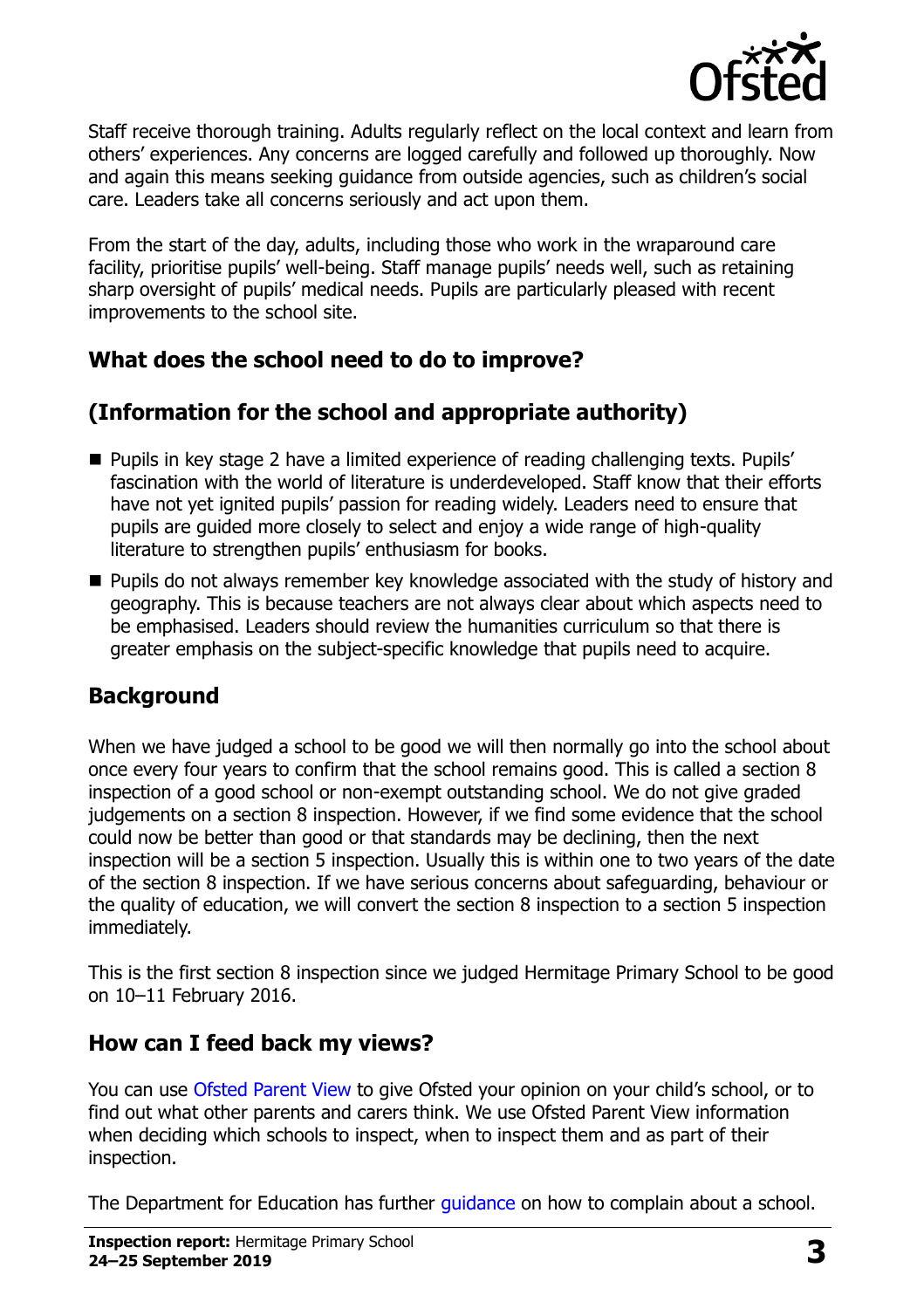

If you are not happy with the inspection or the report, you can [complain to Ofsted.](https://www.gov.uk/complain-ofsted-report)

# **Further information**

You can search for [published performance information](http://www.compare-school-performance.service.gov.uk/) about the school.

In the report, '[disadvantaged pupils](http://www.gov.uk/guidance/pupil-premium-information-for-schools-and-alternative-provision-settings)' refers to those pupils who attract government pupil premium funding: pupils claiming free school meals at any point in the last six years and pupils in care or who left care through adoption or another formal route.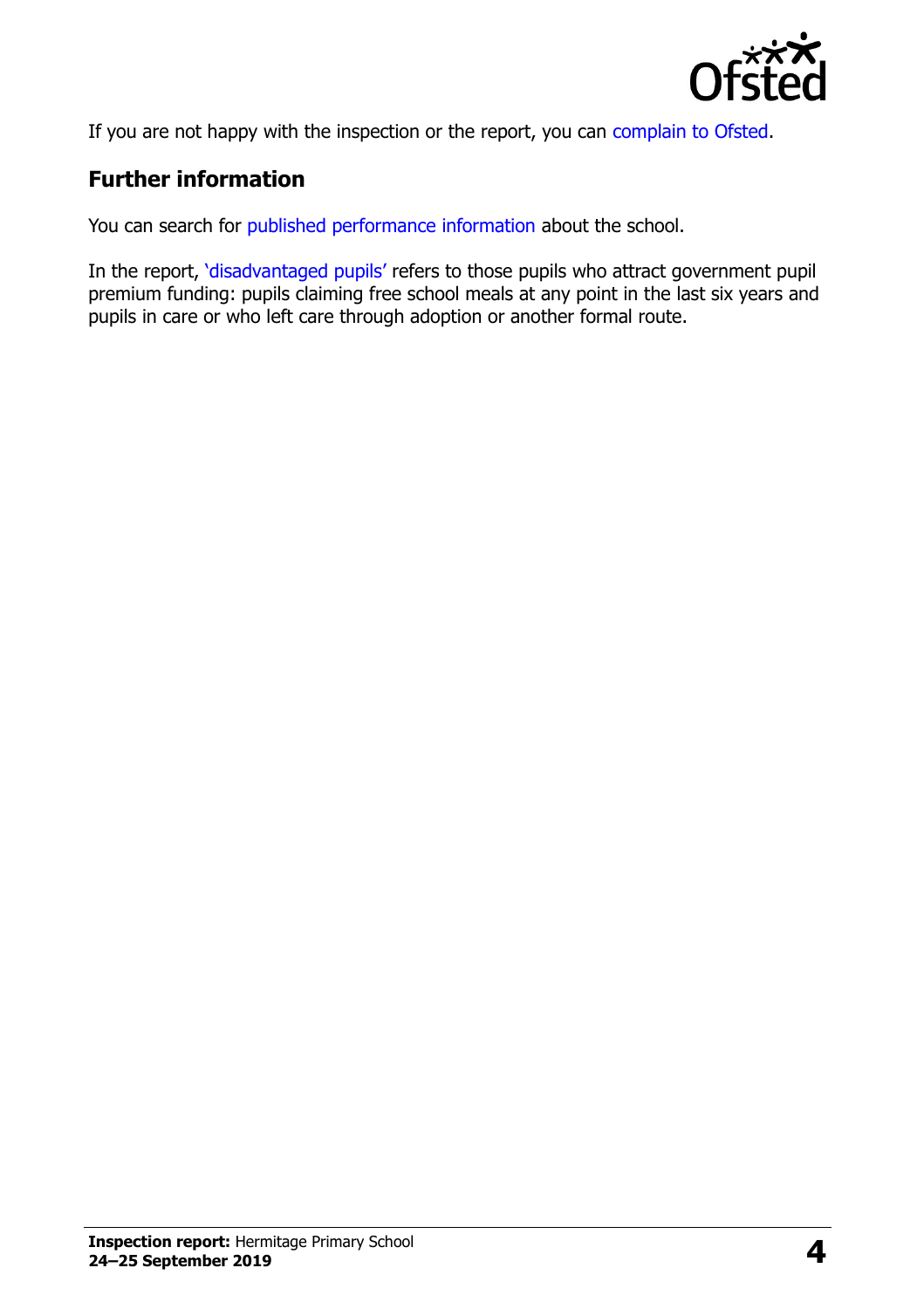

### **School details**

| Unique reference number                            | 109815                                                |
|----------------------------------------------------|-------------------------------------------------------|
| <b>Local authority</b>                             | <b>West Berkshire</b>                                 |
| <b>Inspection number</b>                           | 10111296                                              |
| <b>Type of school</b>                              | Primary                                               |
| <b>School category</b>                             | Community                                             |
| Age range of pupils                                | 5 to 11                                               |
| <b>Gender of pupils</b>                            | Mixed                                                 |
| <b>Gender of pupils in sixth-form</b><br>provision | Mixed                                                 |
| Number of pupils on the school roll                | 181                                                   |
| <b>Appropriate authority</b>                       | The governing body                                    |
| <b>Chair of governing body</b>                     | Mr Andrew Murray                                      |
| <b>Headteacher</b>                                 | <b>Mrs Gillian Turner</b>                             |
| <b>Website</b>                                     | https://hermitage-westberks.secure-<br>dbprimary.com/ |
| Date of previous inspection                        | 10-11 February 2016                                   |

# **Information about this school**

- The headteacher took up post on a temporary basis last academic year, 2018-19. Since September this year, the headteacher has assumed the substantive role.
- Hermitage Primary School is a smaller-than-average-sized primary school.
- The school operates a before- and after-school club each day. It offers wraparound care for pupils who attend the school.

# **Information about this inspection**

- I met with the headteacher, deputy headteacher and all teaching staff who were present during the inspection.
- A meeting was held with the chair of the governing body and two other governors. The lead inspector also spoke to a local authority representative on the telephone.
- $\blacksquare$  To check on the quality of education, the inspection focused mainly on reading, mathematics and history. I met with subject leaders, visited lessons in all classes, talked to pupils about their work and discussed the school's approach to curriculum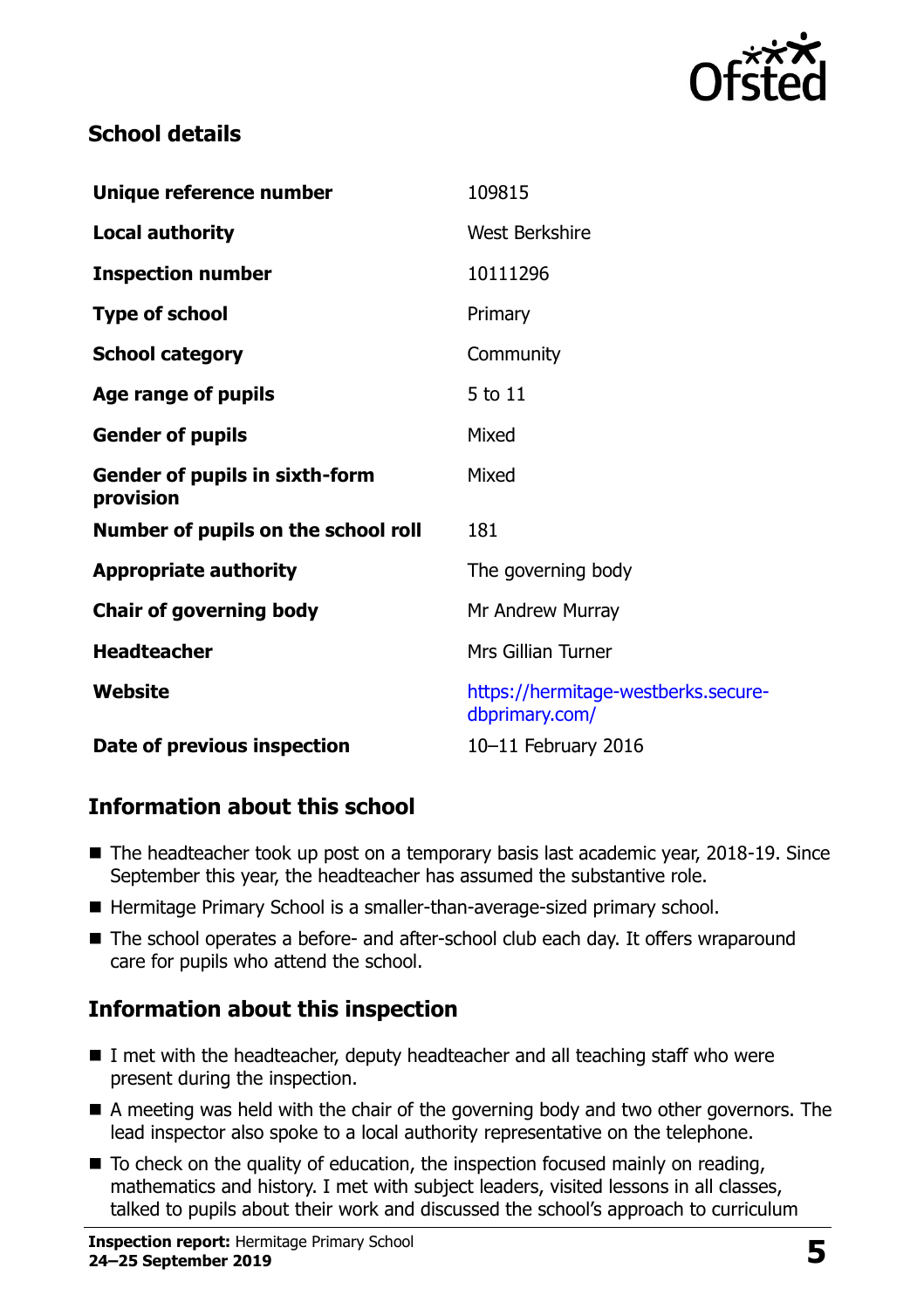

delivery with teaching staff. Some pupils read to an inspector.

- The school's safeguarding arrangements were reviewed. I met with the school's designated safeguarding lead, scrutinised the school's single central record and talked to pupils about safety. I also considered how well adults in the school act on emerging concerns about pupils' welfare.
- During the inspection, survey responses from 21 members of staff and 69 parents were considered. Two parents submitted the views via telephone calls. Pupils also met with the lead inspector to share their views.

#### **Inspection team**

Elizabeth Farr, lead inspector Her Majesty's Inspector